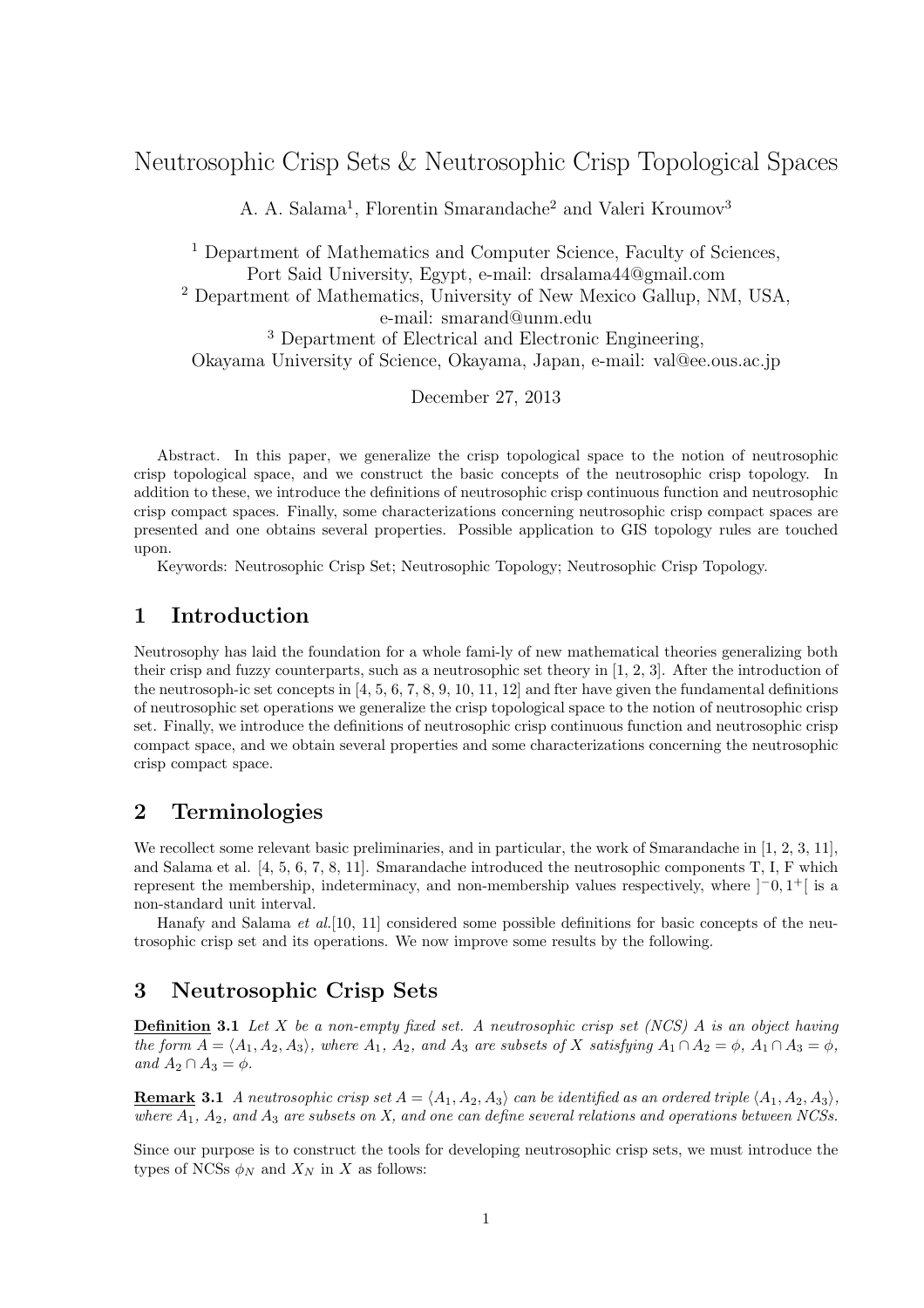- 1)  $\phi_N$  may be defined in many ways as an NCS, as follows
	- i)  $\phi_N = \langle \phi, \phi, X \rangle$ , or
	- ii)  $\phi_N = \langle \phi, X, X \rangle$ , or
	- iii)  $\phi_N = \langle \phi, X, \phi \rangle$ , or
	- iv)  $\phi_N = \langle \phi, \phi, \phi \rangle$ .
- 2)  $X_N$  may also be defined in many ways as an NCS:
	- i)  $X_N = \langle X, \phi, \phi \rangle$ ,
	- ii)  $X_N = \langle X, X, \phi \rangle$ ,
	- iii)  $X_N = \langle X, X, X \rangle$ .

Every crisp set *A* formed by three disjoint subsets of a non-empty set *X* is obviously an NCS having the form  $A = \langle A_1, A_2, A_3 \rangle$ .

**Definition** 3.2 Let  $A = \langle A_1, A_2, A_3 \rangle$  an NCS on X, then the complement  $A^c$  of the set A may be defined *in three different ways:*

 $(C_1)$   $A^c = \langle A_1^c, A_2^c, A_3^c \rangle$ ,  $(C_2)$   $A^c = \langle A_3, A_2, A_1 \rangle$  $(C_3)$   $A^c = \langle A_3, A_2^c, A_3 \rangle.$ 

One can define several relations and operations between NCSs as follows:

**Definition** 3.3 Let X be a non-empty set, and NCSs A and B in the form  $A = \langle A_1, A_2, A_3 \rangle$ ,  $B =$  $\langle B_1, B_2, B_3 \rangle$ , then we may consider two possible definitions for subsets  $(A \subseteq B)$ :

- *1)*  $A ⊆ B \Leftrightarrow A_1 ⊆ B_1, A_2 ⊆ B_2$  *and*  $A_3 ⊇ B_3$ *, or*
- *2*)  $A ⊂ B \Leftrightarrow A_1 ⊂ B_1, A_2 ⊇ B_2$  *and*  $A_3 ⊇ B_3$ .

**Proposition 3.1** *For any neutrosophic crisp set A the following are hold:*

- $i)$   $\phi_N \subseteq A, \phi_N \subseteq \phi_N$
- $ii)$   $A \subseteq X_N, X_N \subseteq X_N$ .

**Definition** 3.4 Let *X is a non-empty set, and the NCSs A and B in the form*  $A = \langle A_1, A_2, A_3 \rangle$  $B = \langle B_1, B_2, B_3 \rangle$ *. Then:* 

- *1) A ∩ B may be defined in two ways:*
	- *i*)  $A ∩ B = \langle A_1 ∩ B_1, A_2 ∩ B_2, A_3 ∪ B_3 \rangle$  *or*
	- $i$ *ii*)  $A \cap B = \langle A_1 \cap B_1, A_2 \cup B_2, A_3 \cup B_3 \rangle$ .
- *2) A ∪ B may also be defined in two ways:*
	- *i*)  $A \cup B = \langle A_1 \cup B_1, A_2 \cap B_2, A_3 \cap B_3 \rangle$  *or*
	- $i$ *ii*)  $A \cup B = \langle A_1 \cup B_1, A_2 \cup B_2, A_3 \cap B_3 \rangle$ .
- $3)$  [ ] $A = \langle A_1, A_2, A_1^c \rangle.$
- $4$ )  $\langle \rangle$  A =  $\langle A_3^c, A_2, A_3 \rangle$ .

**Proposition 3.2** *For any two neutrosophic crisp sets A and B on X, the followings are true:*

- *1*)  $(A ∩ B)^c = A^c ∪ B^c$ .
- *2*)  $(A \cup B)^c = A^c \cap B^c$ .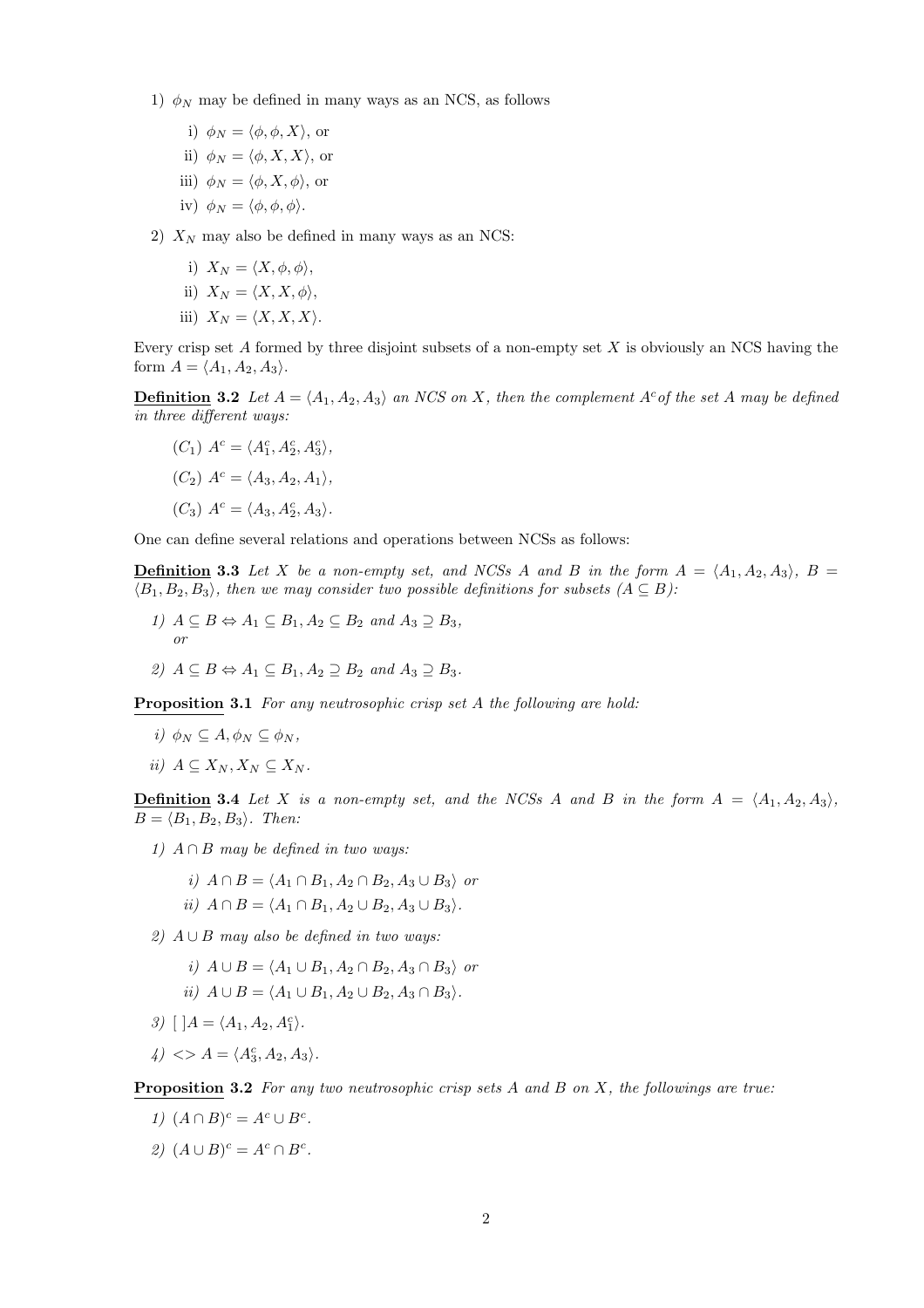We can easily generalize the operations of intersection and union in Definition 3.2 to arbitrary family of neutrosophic crisp subsets as follows:

**Proposition 3.3** *Let*  $\{A_i : j \in J\}$  *be arbitrary family of neutrosophic crisp subsets in X. Then* 

*1) ∩A<sup>j</sup> may be defined as the following types:*

$$
i) \cap A_j = \langle \cap A_{J1}, \cap A_{J2}, \cup A_{j3} \rangle, \text{ or }
$$

$$
ii) \cap A_j = \langle \cap A_{J1}, \cup A_{J2}, \cup A_{j3} \rangle.
$$

*2) ∪A<sup>j</sup> may be defined as the following types:*

- *i) ∪A<sup>j</sup>* = *⟨∪AJ*1*, ∩AJ*2*, ∩Aj*3*⟩, or*
- *ii*)  $\cup A_i = \langle \cup A_{I1}, \cup A_{I2}, \cap A_{i3} \rangle$ *.*

**Definition 3.5** *The product of two neutrosophic crisp sets A and B is a neutrosophic crisp set given by*

$$
A \times B = \langle A_1 \times B_1, A_2 \times B_2, A_3 \times B_3 \rangle
$$

# **4 Neutrosophic crisp Topological Spaces**

Here we extend the concepts of topological space and intuitionistic topological space to the case of neutrosophic crisp sets.

**Definition 4.1** *A neutrosophic crisp topology (NCT) on a non-empty set X is a family* Γ *of neutrosophic crisp subsets in X satisfying the following axioms*

 $i) \phi_N, X_N \in \Gamma$ .

*.*

- *ii*)  $A_1 \cap A_2 \in \Gamma$  *for any*  $A_1$  *and*  $A_2 \in \Gamma$ *.*
- *iii*)  $\cup A_j$  ∈ Γ  $\forall$  { $A_j$  :  $j \in J$ } ⊆ Γ.

In this case the pair (*X,* Γ) is called a neutrosophic crisp topological space (NCTS) in *X*. The elements in Γ are called neutrosophic crisp open sets (NCOSs) in *Y* . A neutrosophic crisp set *F* is closed if and only if its complement  $F^c$  is an open neutrosophic crisp set.

**Remark 4.1** *Neutrosophic crisp topological spaces are very natural generalizations of topological spaces and intuitionistic topological spaces, and they allow more general functions to be members of topology:*

$$
TS\rightarrow ITS\rightarrow NCTS
$$

**Example 4.1** *Let*  $X = \{a, b, c, d\}$ *,*  $\phi_N$ *,*  $X_N$  *be any types of the universal and empty subsets, and A, B* two neutrosophic crisp subsets on X defined by  $A = \{\{a\}, \{b, d\}, c\}$ ,  $B = \{\{a\}, \{b\}, \{c\}\}\$ , then the family  $\Gamma = {\phi_N, X_N, A, B}$  *is a neutrosophic crisp topology on* X.

**Example 4.2** Let  $(X, \tau_0)$  be a topological space such that  $\tau_0$  is not indiscrete. Suppose  $\{G_i : i \in J\}$  be a *family and*  $\tau_0 = \{X, \phi\} \cup \{G_i : i \in J\}$ . Then we can construct the following topologies:

*i) Two intuitionistic topologies*

$$
a) \ \tau_1 = \{\phi_I, X_I\} \cup \{\langle G_i, \phi \rangle, i \in J\}.
$$

*b*)  $\tau_2 = {\phi_I, X_I} \cup {\phi, G_i^c}, i \in J}.$ 

*ii) Four neutrosophic crisp topologies*

- *a*)  $\Gamma_1 = \{ \phi_N, X_N \} \cup \{ \langle \phi, \phi, G_i^c \rangle, i \in J \}.$
- *b*)  $\Gamma_2 = \{\phi_N, X_N\} \cup \{\langle G_i, \phi, \phi \rangle, i \in J\}.$
- *c*)  $\Gamma_3 = \{ \phi_N, X_N \} \cup \{ \langle G_i, \phi, G_i^c \rangle, i \in J \}.$
- *d*)  $\Gamma_4 = \{\phi_N, X_N\} \cup \{\langle G_i^c, \phi, \phi \rangle, i \in J\}.$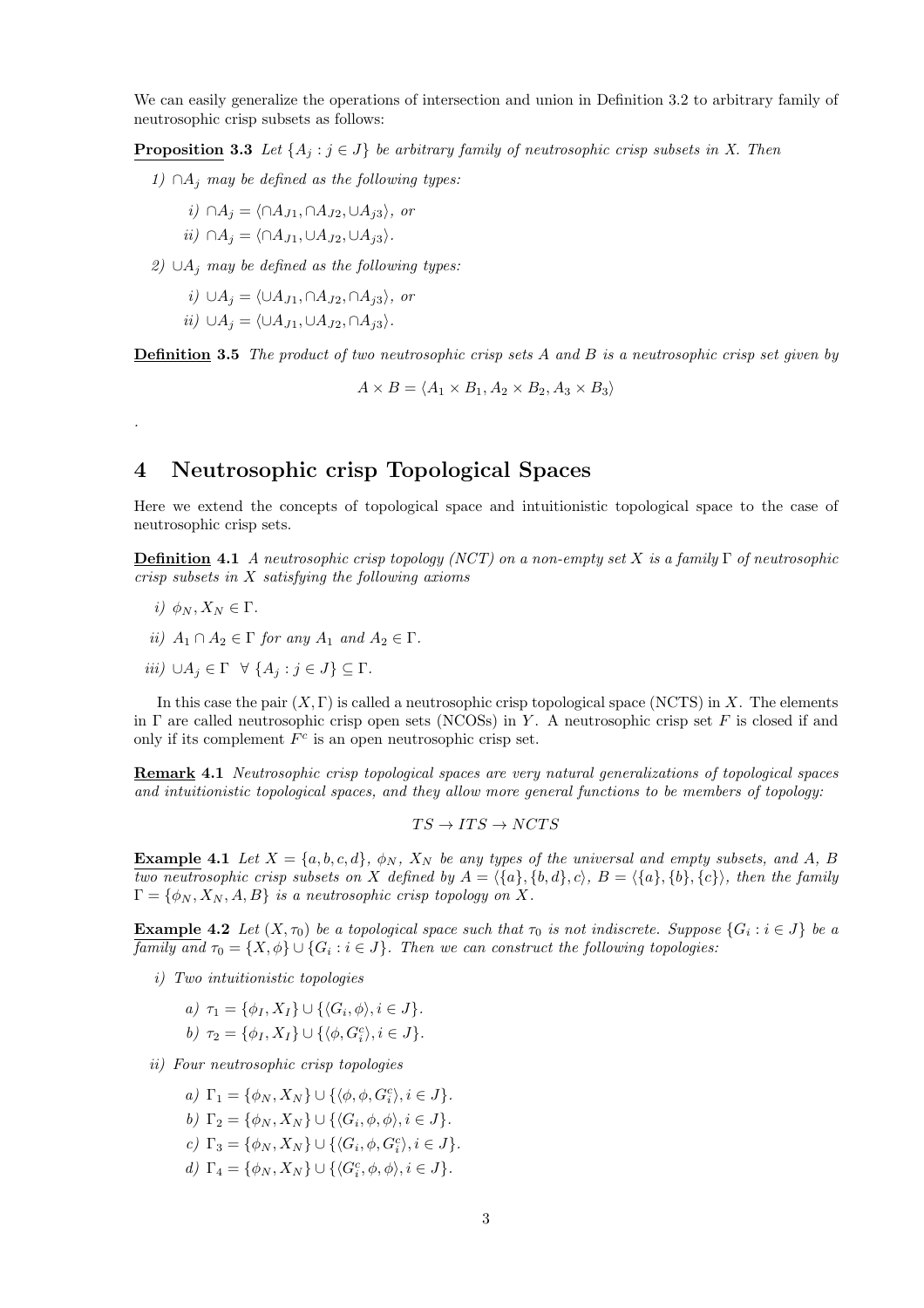**Definition 4.2** *Let*  $(X, \Gamma_1)$ *,*  $(X, \Gamma_2)$  *be two neutrosophic crisp topological spaces on X. Then*  $\Gamma_1$  *is said be contained in*  $\Gamma_2$  *(in symbols*  $\Gamma_1 \subseteq \Gamma_2$ *) if*  $G \in \Gamma_2$  *for each*  $G \in \Gamma_1$ *. In this case, we also say that*  $\Gamma_1$  *is coarser than* Γ2*.*

**Proposition 4.1** *Let*  $\{\Gamma_j : j \in J\}$  *be a family of NCTSs on X. Then*  $\cap \Gamma_j$  *is a neutrosophic crisp topology on*  $\overline{X}$ *. Furthermore,*  $\cap \Gamma_j$  *is the coarsest NCT on*  $X$  *containing all topologies.* 

*Proof.* Obvious

Now, we define the neutrosophic crisp closure and neutrosophic crisp interior operations in neutrosophic crisp topological spaces:

**Definition 4.3** *Let*  $(X, \Gamma)$  *be NCTS and*  $A = \langle A_1, A_2, A_3 \rangle$  *be a NCS in X. Then the neutrosophic crisp closure of A (NCCl*(*A*) *for short) and neutrosophic crisp interior (NCInt*(*A*) *for short) of A are defined by*

$$
NCCl(A) = \bigcap \{ K : is an NCS in X and A \subseteq K \}
$$
  
 
$$
NClnt(A) = \bigcup \{ G : G \text{ is an NCOS in X and } G \subseteq A \},
$$

*where NCS is a neutrosophic crisp set, and NCOS is a neutrosophic crisp open set.*

It can be also shown that *NCCl*(*A*) is NCCS (neutrosophic crisp closed set) and *NCInt*(*A*) is a CNOS in *X*.

- a) *A* is in *X* if and only if  $NCCl(A) \supseteq A$ .
- b) *A* is an NCCS in *X* if and only if  $NClnt(A) = A$ .

**Proposition 4.2** *For any neutrosophic crisp set A in* (*X,* Γ) *we have*

- (a)  $NCCl(A^c) = (NCInt(A))^c$ .
- *(b)*  $NClnt(A^c) = (NCCl(A))^c$ .

*Proof.* Let  $A = \langle A_1, A_2, A_3 \rangle$  and suppose that the family of neutrosophic crisp subsets contained in *A* are indexed by the family if NCSs contained in *A* are indexed by the family  $A = \{ \langle A_{j1}, A_{j2}, A_{j3} \rangle : i \in J \}.$ 

a) Then we see that we have two types of

*NCInt*(*A*) = {*<*  $\cup A_{i1}$ ,  $\cup A_{i2}$ ,  $\cap A_{i3}$  >} or *NCInt*(*A*) = {*< ∪A*<sub>*j*1</sub></sub>, ∩*A*<sub>*j*2</sub>, ∩*A*<sub>*j*3</sub> >} hence  $(NCInt(A))^c$  = {< ∩*A*<sub>j1</sub>, ∩*A*<sub>j2</sub>, ∪*A*<sub>j3</sub> >} or  $(NCInt(A))^c = \{ \langle \cap A_{i1}, \cup A_{i2}, \cup A_{i3} \rangle \}.$ 

b) Hence  $NCCl(A^c) = (NCInt(A))^c$  follows immediately, which is analogous to (a).

**Proposition 4.3** *Let* (*X,* Γ) *be a NCTS and A, B be two neutrosophic crisp sets in X. Then the following properties hold:*

- $(A)$  *NCInt*(*A*) ⊆ *A,*
- *(b)*  $A ⊂ NCCl(A)$ ,
- $(c)$  *A* ⊆ *B*  $\Rightarrow$  *NCInt*(*A*) ⊆ *NCInt*(*B*)*,*
- *(d)*  $A \subseteq B$   $\Rightarrow NCCl(A) \subseteq NCCl(B)$ ,
- $(e)$   $NClnt(A \cap B) = NClnt(A) \cap NClnt(B)$ ,
- $(f) \ NCCl(A \cup B) = NCCl(A) \cup NCCl(B)$ ,
- $(q)$   $NClnt(X_N) = X_N$
- $(h) \text{NCCl}(\phi_N) = \phi_N$ .

*Proof.* (a), (b) and (e) are obvious; (c) follows from (a) and definitions.

r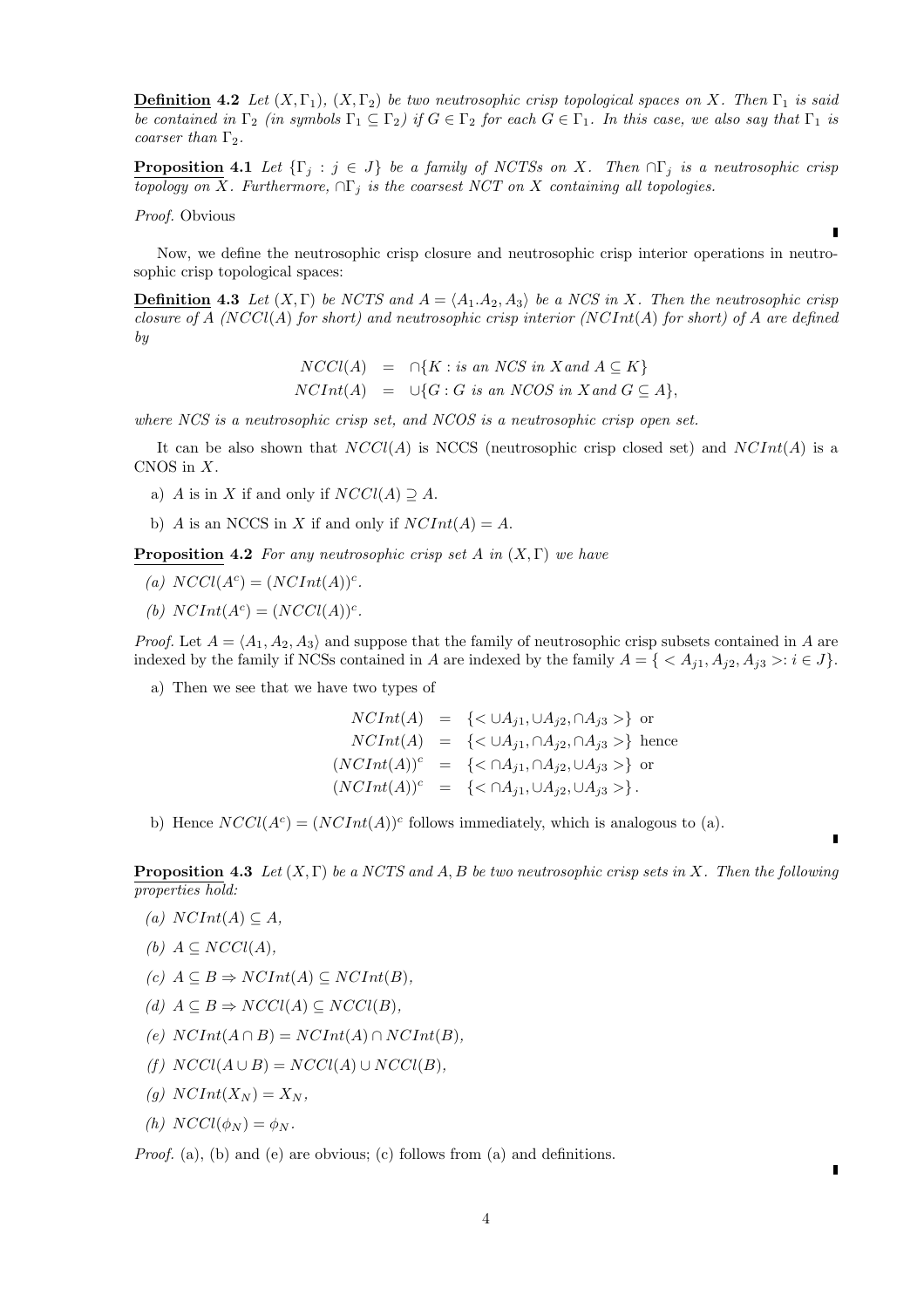#### **5 Neutrosophic Crisp Continuity**

Here come the basic definitions first:

**Definition 5.1** *(a)* If  $B = \langle B_1, B_2, B_3 \rangle$  *is a NCS in Y, then the preimage of B under f denoted by*  $f^{-1}(B)$  is a NCS in X defined by  $f^{-1}(B) = \langle f^{-1}(B_1), f^{-1}(B_2), f^{-1}(B_3) \rangle$ .

*(b)* If  $A = \langle A_1, A_2, A_3 \rangle$  *is a NCS in X, then the image of A under f denoted by*  $f(A)$  *is the NCS in Y defined by*  $f(A) = \langle f(A_1), f(A_2), f(A_3)^c \rangle$ .

Here we introduce the properties of images and preimages some of which we shall frequently use in the following sections.

**Corollary 5.1** Let A,  $\{A_i : i \in J\}$  be NCSs in X, and B,  $\{B_j : j \in K\}$  NCS in Y, and  $f : X \to Y$  a *function. Then*

- $(A)$  *A*<sub>1</sub> ⊆ *A*<sub>2</sub>  $\Leftrightarrow$   $f(A_1) \subseteq f(A_2)$ , *B*<sub>1</sub> ⊆ *B*<sub>2</sub>  $\Leftrightarrow f^{-1}(B_1) \subseteq f^{-1}(B_2)$ *,*
- (b)  $A \subseteq f^{-1}(f(A))$  and if *f* is injective, then  $A = f^{-1}(f(A))$ .
- (*c*)  $f^{-1}(f(B)) \subseteq B$  *and if f is surjective, then*  $f^{-1}(f(B)) = B$ *.*
- $(d)$   $f^{-1}(\cup B_i) = \cup f^{-1}(B_i), f^{-1}(\cap B_1) = \cap f^{-1}(B_i),$
- (e)  $f(\cup A_i) = \cup f(A_i)$ ;  $f(\cap A_i) \subseteq \cap f(A_i)$ ; and if f is injective, then  $f(\cap A_i) = \cap f(A_i)$ ;

$$
(f) f^{-1}(Y_N) = X_N, f^{-1}(\phi_N) = \phi_N.
$$

(g)  $f(\phi_N) = \phi_N$ ,  $f(X_N) = Y_N$ , if *f* is subjective.

*Proof.* Obvius.

**Definition 5.2** *Let*  $(X, \Gamma_1)$  *and*  $(Y, \Gamma_2)$  *be two NCTSs, and let*  $f: X \to Y$  *be a function. Then*  $f$  *is said to be continuous iff the preimage of each NCS in*  $\Gamma_2$  *is an NCS in*  $\Gamma_1$ *.* 

**<u>Definition</u>** 5.3 Let  $(X, \Gamma_1)$  and  $(Y, \Gamma_2)$  be two NCTSs and let  $f: X \to Y$  be a function. Then f is *said to be open iff the image of each NCS in*  $\Gamma_1$  *is an NCS in*  $\Gamma_2$ *.* 

**Example 5.1** *Let*  $(X, \Gamma_0)$  *and*  $(Y, \psi_0)$  *be two NCTSs.* 

- *(a)* If  $f: X \to Y$  is continuous in the usual sense, then in this case, f is continuous in the sense *of Definition 5.1 too. Here we consider the NCTs on X* and *Y*, respectively, as follows:  $\Gamma_1$  =  $\{\langle G, \phi, G^c\rangle : G \in \Gamma_0\}$  and  $\Gamma_2 = \{\langle H, \phi, H^c\rangle : H \in \Psi_0\},\$  In this case we have, for each  $\langle H, \phi, H^c\rangle \in$  $\Gamma_2, H \in \Psi_0, f^{-1} \langle H, \phi, H^c \rangle = \langle f^{-1}(H), f^{-1}(\phi), f^{-1}(H^c) \rangle = \langle f^{-1}(H), f(\phi), (f(H))^c \rangle \in \Gamma_1.$
- *(b)* If  $f: X \to Y$  is open in the usual sense, then in this case, f is open in the sense of Definition 3.2.

Now we obtain some characterizations of continuity:

**Proposition 5.1** *Let*  $f : (X, \Gamma_1) \rightarrow (Y, \Gamma_2)$ *. f is continuous iff the preimage of each CNCS (crisp neutrosophic closed set)* in  $\Gamma_2$  *is a CNCS in*  $\Gamma_2$ .

**Proposition 5.2** *The following are equivalent to each other:*

- $(a)$   $f: (X, \Gamma_1) \rightarrow (Y, \Gamma_2)$  *is continuous.*
- (b)  $f^{-1}(CNInt(B) ⊆ CNInt(f^{-1}(B))$  *for each CNS B in Y*.
- *(c)*  $CNCl(f^{-1}(B)) ⊆ f^{-1}(CNCl(B))$  *for each CNC B in Y*.

**Example 5.2** *Let*  $(Y, \Gamma_2)$  *be an NCTS and*  $f : X \to Y$  *be a function. In this case*  $\Gamma_1 = \{f^{-1}(H) :$  $H \in \Gamma_2$ *is a NCT on X. Indeed, it is the coarsest NCT on X which makes the function*  $f: X \to Y$ *continuous. One may call the initial neutrosophic crisp topology with respect to f.*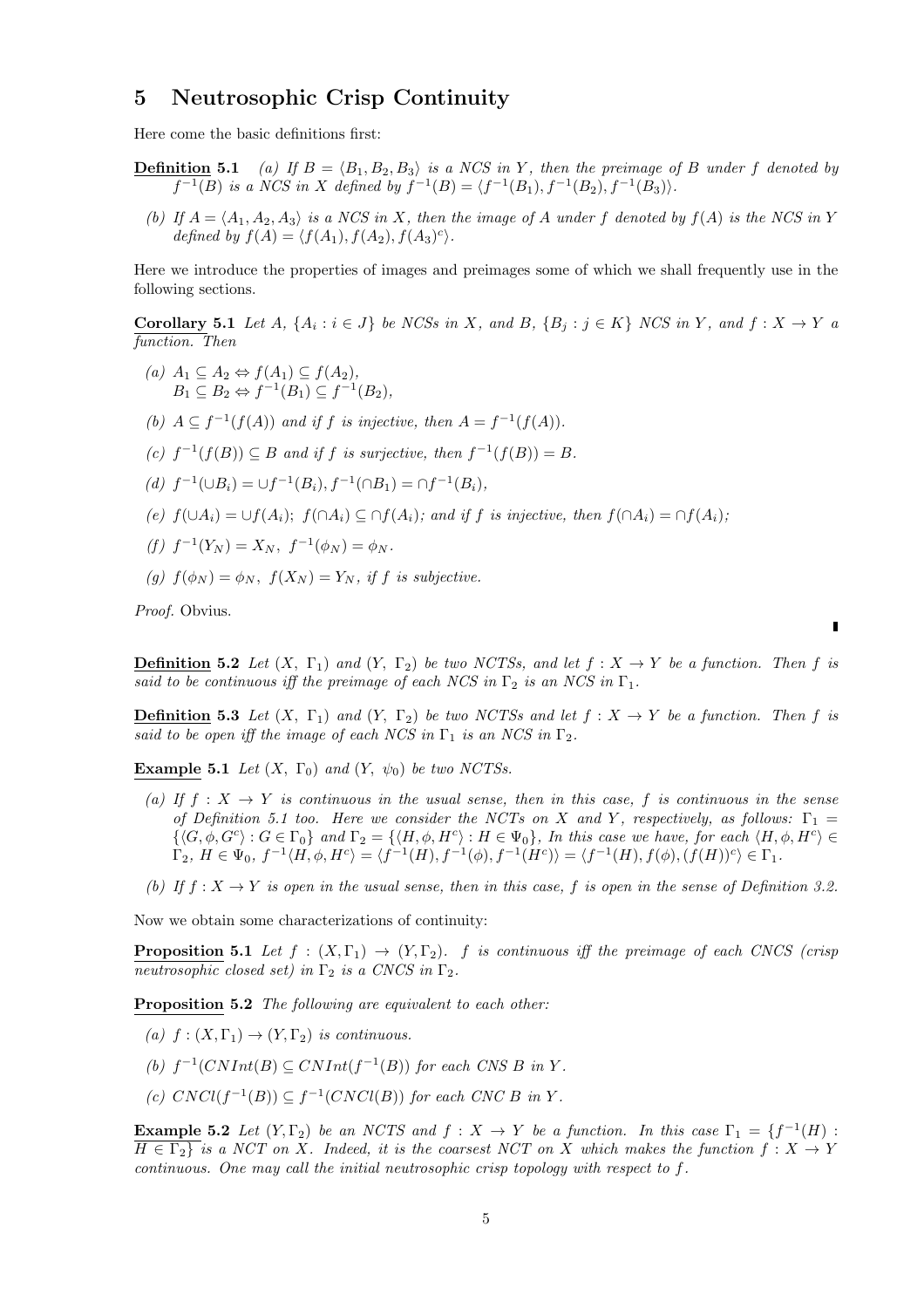# **6 Neutrosophic Crisp Compact Space (NCCS)**

First we present the basic concepts:

**Definition 6.1** *Let* (*X,* Γ) *be a NCTS.*

- (a) If a family  $\{\langle G_{i_1}, G_{i_2}, G_{i_3}\rangle : i \in J\}$  of NCOSs in X satisfies the condition  $\cup \{\langle G_{i_1}, G_{i_2}, G_{i_3}\rangle : i \in I\}$  $J$ <sup>}</sup> =  $X_N$  *then it is called an neutrosophic open cover of*  $X$ *.*
- *(b)* A finite subfamily of an open cover  $\{\langle G_{i_1}, G_{i_2}, G_{i_3}\rangle : i \in J\}$  on X, which is also a neutrosophic *open cover of X*, *is called a neutrosophic finite subcover*  $\{(G_{i_1}, G_{i_2}, G_{i_3}) : i \in J\}$ *.*
- (c) A family  $\{K_{i_1}, K_{i_2}, K_{i_3}\}$ :  $i \in J\}$  of NCCSs in X satisfies the finite intersection property (FIP for *short)* iff every finite subfamily  $\{\langle K_{i_1}, K_{i_2}, K_{i_3}\rangle : i = 1, 2, ..., n\}$  of the family satisfies the condition  $∩\{\langle K_{i_1}, K_{i_2}, K_{i_3}\rangle : i \in J\} \neq \phi_N$ .

**Definition 6.2** *A NCTS* (*X,* Γ) *is called neutrosophic crisp compact iff each crisp neutrosophic open cover of X has a finite subcover.*

**Example 6.1** *(a) Let*  $X = N$  *and consider the NCSs given below:* 

$$
A_1 = \langle \{2, 3, 4, \ldots\}, \phi, \phi \rangle,
$$
  
\n
$$
A_2 = \langle \{3, 4, 5, \ldots\}, \phi, \{1\} \rangle,
$$
  
\n
$$
A_3 = \langle \{4, 5, 6, \ldots\}, \phi, \{1, 2\} \rangle,
$$
  
\n
$$
\vdots
$$
  
\n
$$
A_n = \langle \{n+1, n+2, n+3, \ldots\}, \phi, \{1, 2, 3, \ldots, n-1\} \rangle.
$$

*Then*  $\Gamma = {\phi_N, X_N} \cup {A_n = 3, 4, 5, \ldots}$  *is an NCT on X and*  $(X, \Gamma)$  *is a neutrosophic crisp compact.*

*(b)* Let  $X = (0, 1)$  and let's make the NCSs

$$
A_n = \left\langle X, \left(\frac{1}{n}, \frac{n-1}{n}\right), \phi, \left(0, \frac{1}{n}\right) \right\rangle, \ n = 3, 4, 5, \dots \text{ in } X
$$

*In this case*  $\Gamma = \{\phi_N, X_n\} \cup \{A_n = 3, 4, 5, \ldots\}$  *is a NCT on X, which is not a neutrosophic crisp compact.*

**Corollary 6.1** A NCTS  $(X, \Gamma)$  is neutrosophic crisp compact iff every family  $\{\langle X, G_{i_1}, G_{j_2}, G_{i_3}\rangle : i \in J\}$ *of NCCSs in X having the FIP has nonempty intersection.*

**Corollary 6.2** *Let*  $(X, \Gamma_1)$ *,*  $(Y, \Gamma_2)$  *be NCTSs and*  $f: X \to Y$  *be a continuous surjection.* If  $(X, \Gamma_1)$  *is a neutrosophic crisp compact, then so is*  $(Y, \Gamma_2)$ .

- **Definition 6.3** (a) If a family  $\{\langle X, G_{i_1}, G_{j_2}, G_{i_3}\rangle : i \in J\}$  of NCCSs in X satisfies the condition  $A \subseteq$  $∪\{\langle G_{i_1}, G_{j_2}, G_{i_3}\rangle : i \in J\}$ , then it is called a neutrosophic crisp open cover of  $A$ *.* 
	- *(b)* Let's consider a finite subfamily of a neutrosophic crisp open subcover of  $\{(X, G_{i_1}, G_{j_2}, G_{i_3}) : i \in J\}$ . *A neutrosophic crisp set*  $A = \langle A_1, A_2, A_3 \rangle$  *in a NCTS*  $(X, \Gamma)$  *is called neutrosophic crisp compact iff every neutrosophic crisp open cover of A has a finite neutrosophic crisp open subcover.*

**Corollary 6.3** *Let*  $(X, \Gamma_1)$ *,*  $(Y, \Gamma_2)$  *be NCTSs and*  $f : X \rightarrow Y$  *is a continuous surjection. If A is a neutrosophic crisp compact in*  $(X, \Gamma_1)$ *, then so is*  $f(A)$  *in*  $(Y, \Gamma_2)$ *.* 

#### **7 Conclusion**

In this paper we introduced the neutrosophic crisp topology and the neutrosophic crisp compact space. Then we presented several properties for each of them.